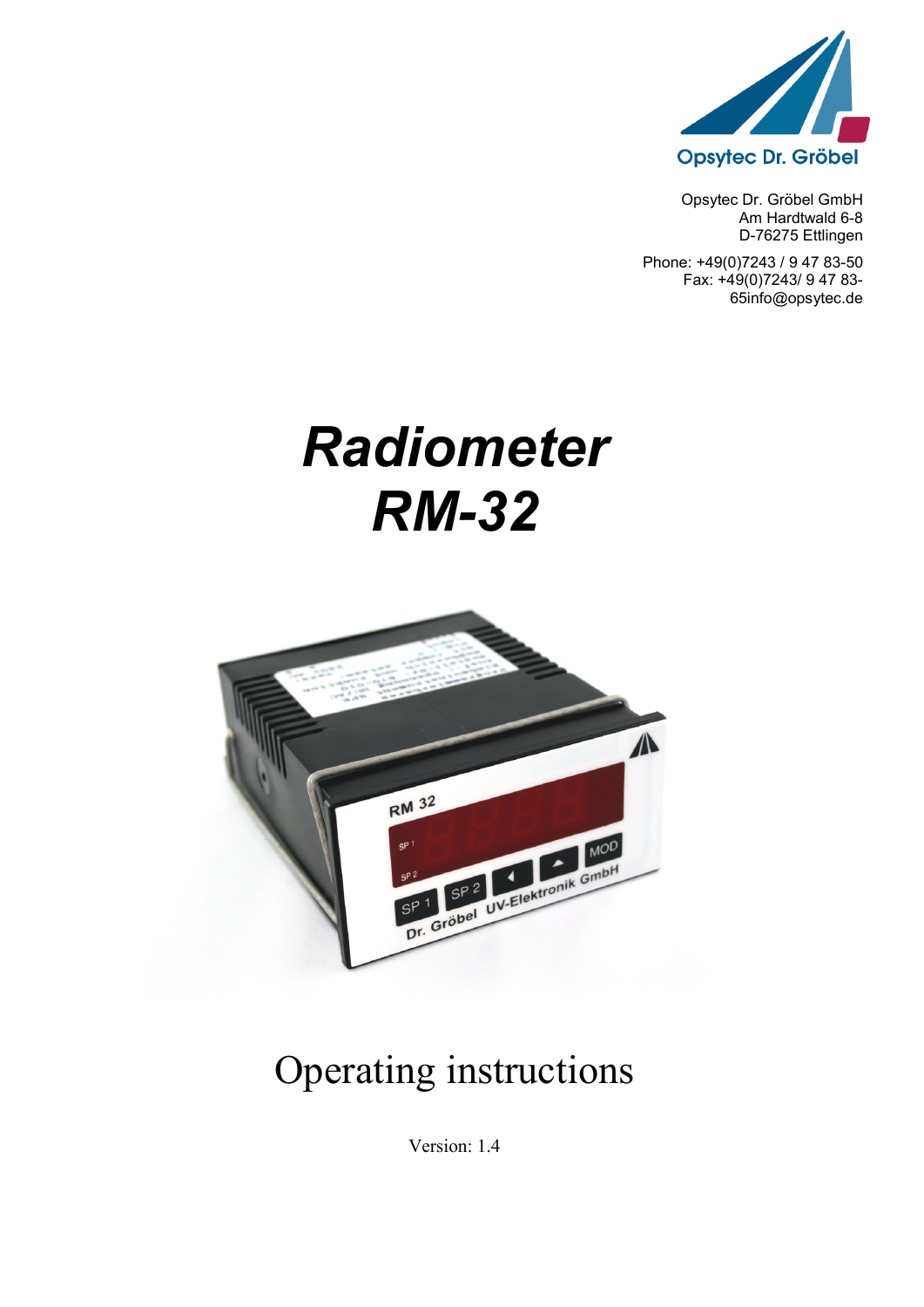### <span id="page-1-0"></span>**1 Table of Contents**

| $\mathbf{1}$ |  |
|--------------|--|
| 2            |  |
| 3            |  |
| 4            |  |
| 5            |  |
| 6            |  |
| $\tau$       |  |
| 8            |  |
| 9            |  |
| 10           |  |
| 11           |  |
| 12           |  |
| 13           |  |

### <span id="page-1-1"></span>**2 Change history**

| <b>Version</b> | <b>Modified from</b> | <b>Changes</b>               |
|----------------|----------------------|------------------------------|
| 11             | Paravia              | div. adjustments             |
| 1.2            | Paravia              | enhanced communication       |
| 1.3            | Paravia              | <b>Advanced preset RS232</b> |
| 1.4            | Small                | RS232 adapter board inserted |

### <span id="page-1-2"></span>**3 Symbol overview**

Significance: Failure to follow the above instruction may result in injury to the user.

Significance: **STO** Failure to follow these instructions may result in damage to the unit.



Significance: Instruction is to be observed for regular operation.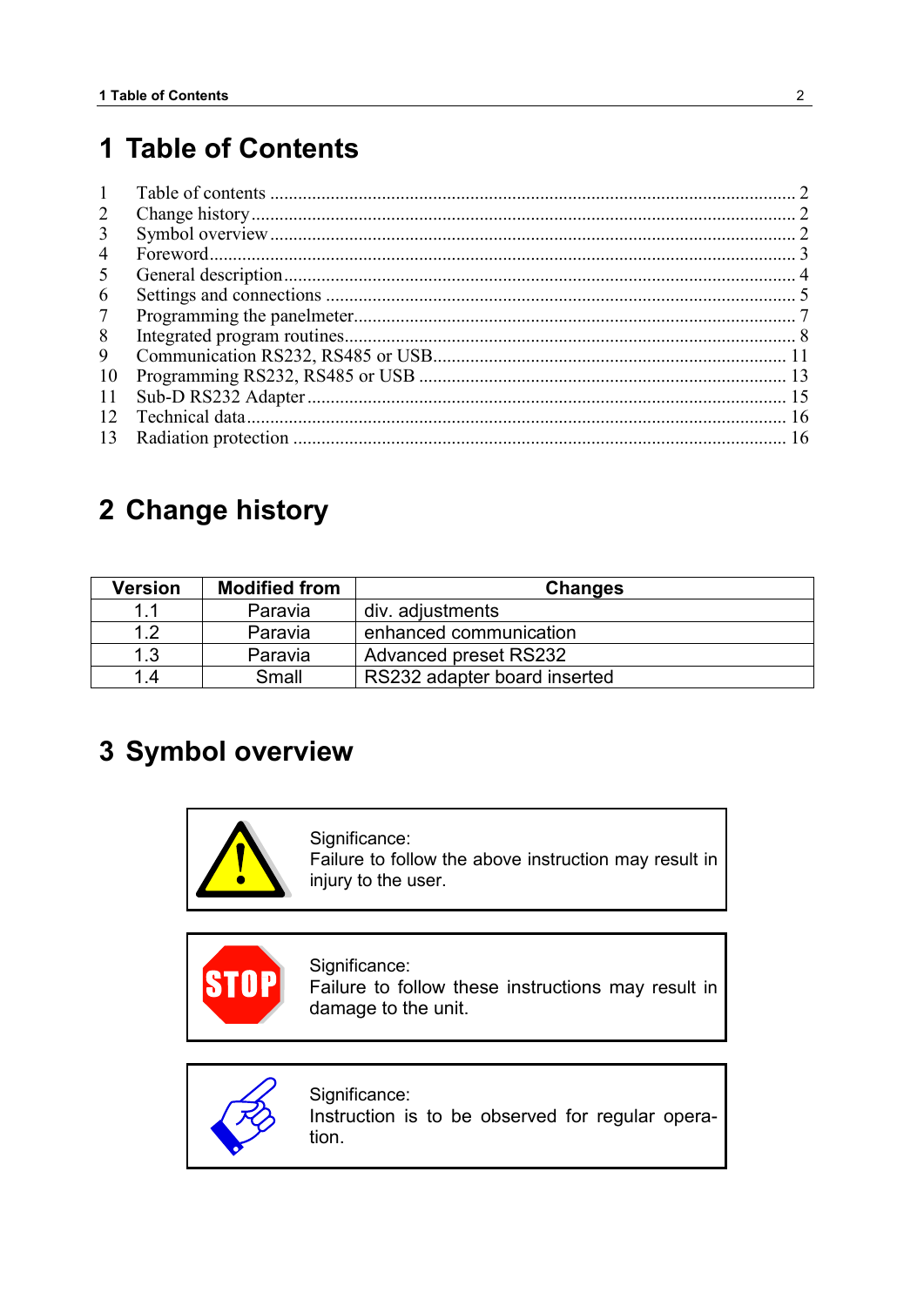### <span id="page-2-0"></span>**4 Foreword**

Dear Customer,

You have decided to purchase a high-quality precision UV measuring device.

The operation is simple, please follow exactly our explanations in the enclosed operating instructions, the measuring accuracy is then guaranteed.

In order to guarantee this measurement accuracy over a longer period of use, we recommend that you send your sensor to us for inspection every 12 months.

We recalibrate the sensor, if necessary we repair it. A short time later, your measuring equipment will be available again in mint condition with test certificate.

At the same time, we will keep you regularly informed about the latest UV measurement possibilities.

As you can see, customer service is still very important to us. We are happy to provide you with technical information and advice at any time.

Opsytec Dr. Gröbel GmbH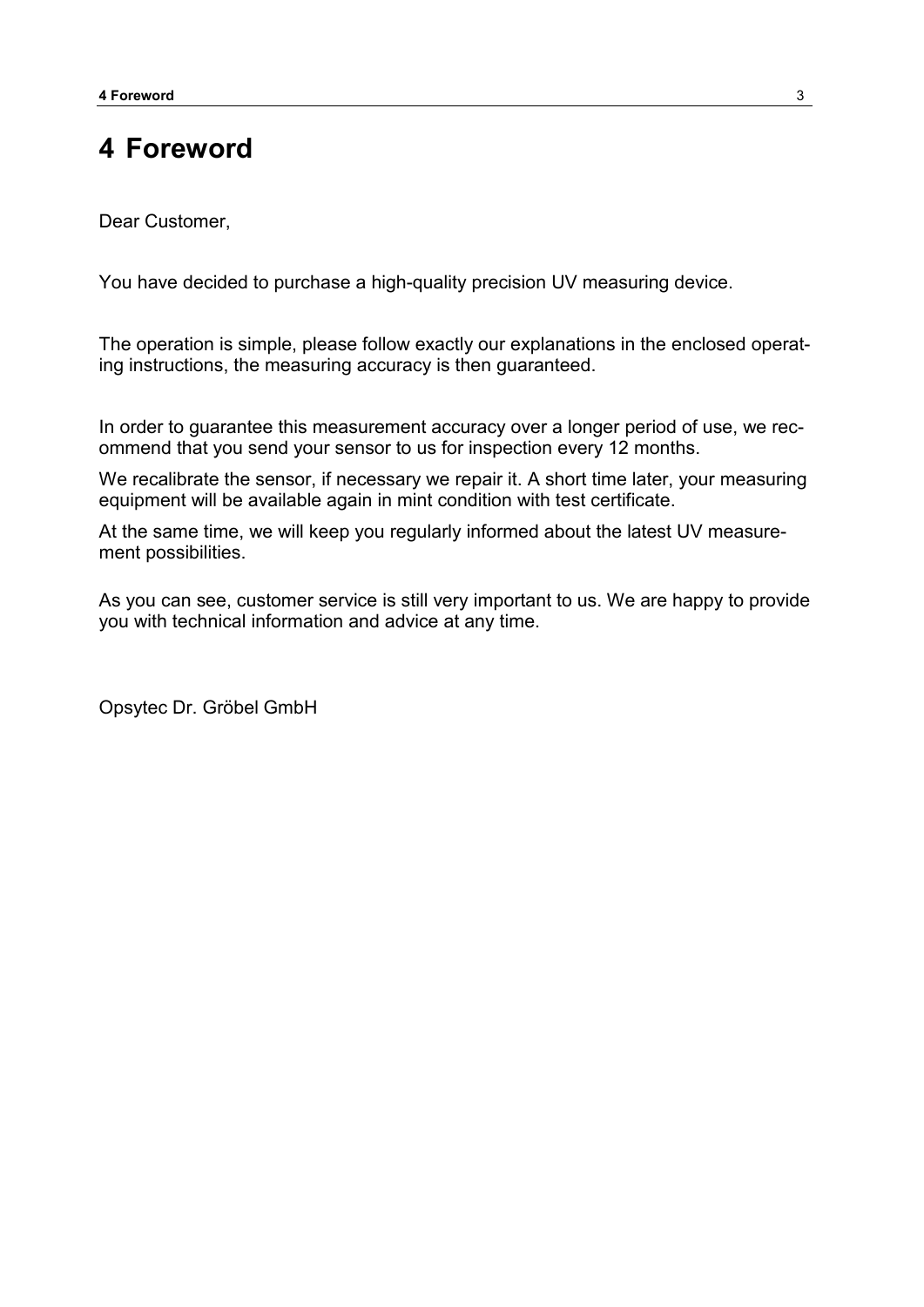### <span id="page-3-0"></span>**5 General description**

The mains operated display unit RM-32 is designed for continuous monitoring of lamps mainly UV lamps. In addition to lamp monitoring, absorption, transmission and reflection measurements can also be carried out.

The display is digital (3 1/2 digits) in W/m2. Two light-emitting diodes (SP1, SP2) indicate the status in relation to two preselectable thresholds. Two relays with switching contacts are activated simultaneously. The relay functions can be triggered with a time delay.

The device is programmable and can control numerous parameters of the measurement process with its integrated measurement routines.

Optional USB, RS-232 or RS-485 interface is available.

Connect the supplied sensor to input 2 and 4. Only use the sensor type for which you ordered the device. Connecting a different sensor type can lead to malfunctions. Follow the instructions for the sensor carefully.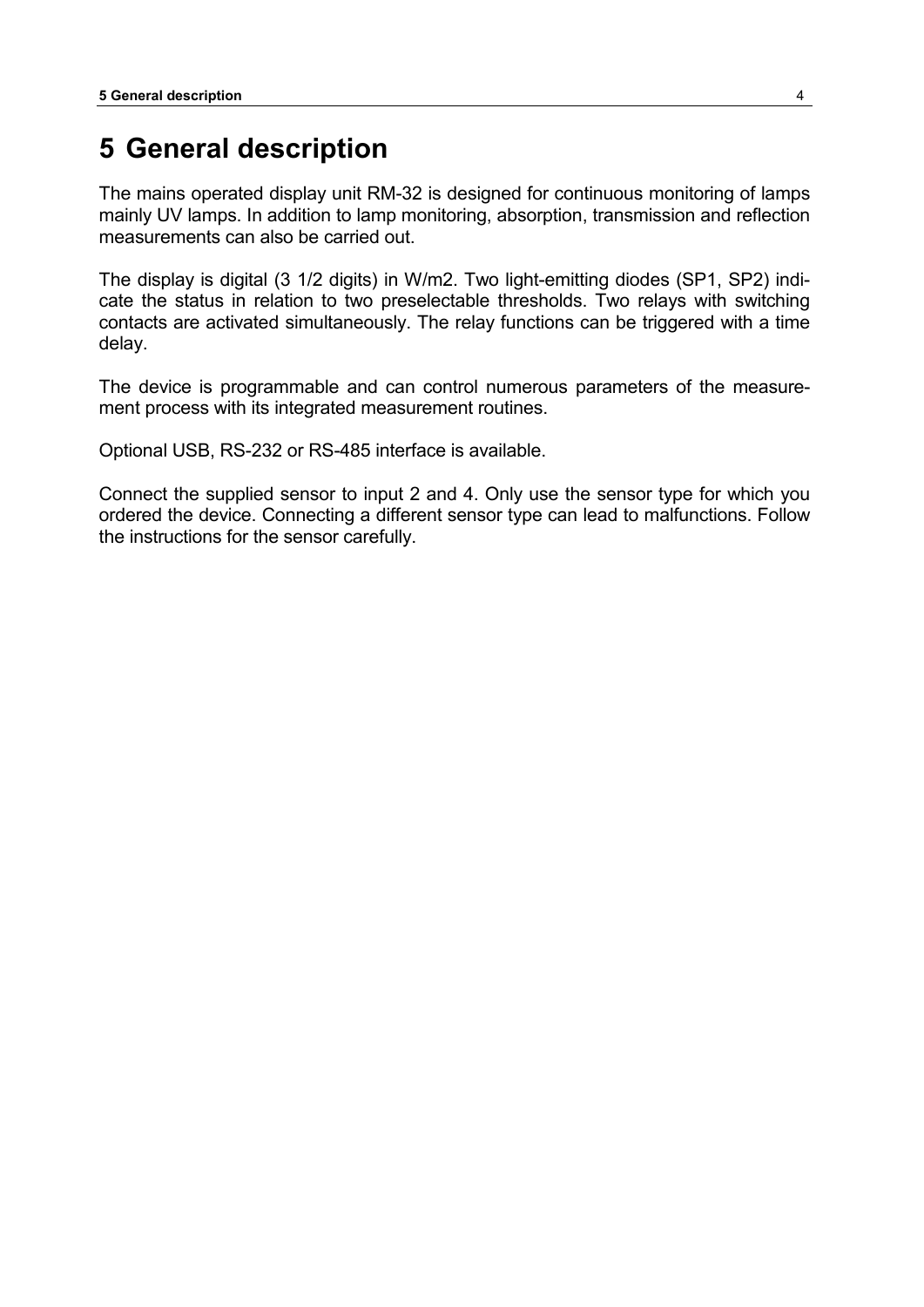### <span id="page-4-0"></span>**6 Settings and connections**

#### **2.1. Controls and display**

The indicator lights up when the RM-32 is connected to mains voltage.



#### *Fig. 1: Control element RM32*

SP1: When the button is pressed, the SP1 *pre-alarm* setpoint is displayed. SP2: When the button is pressed, the SP2 *alarm* setpoint is displayed.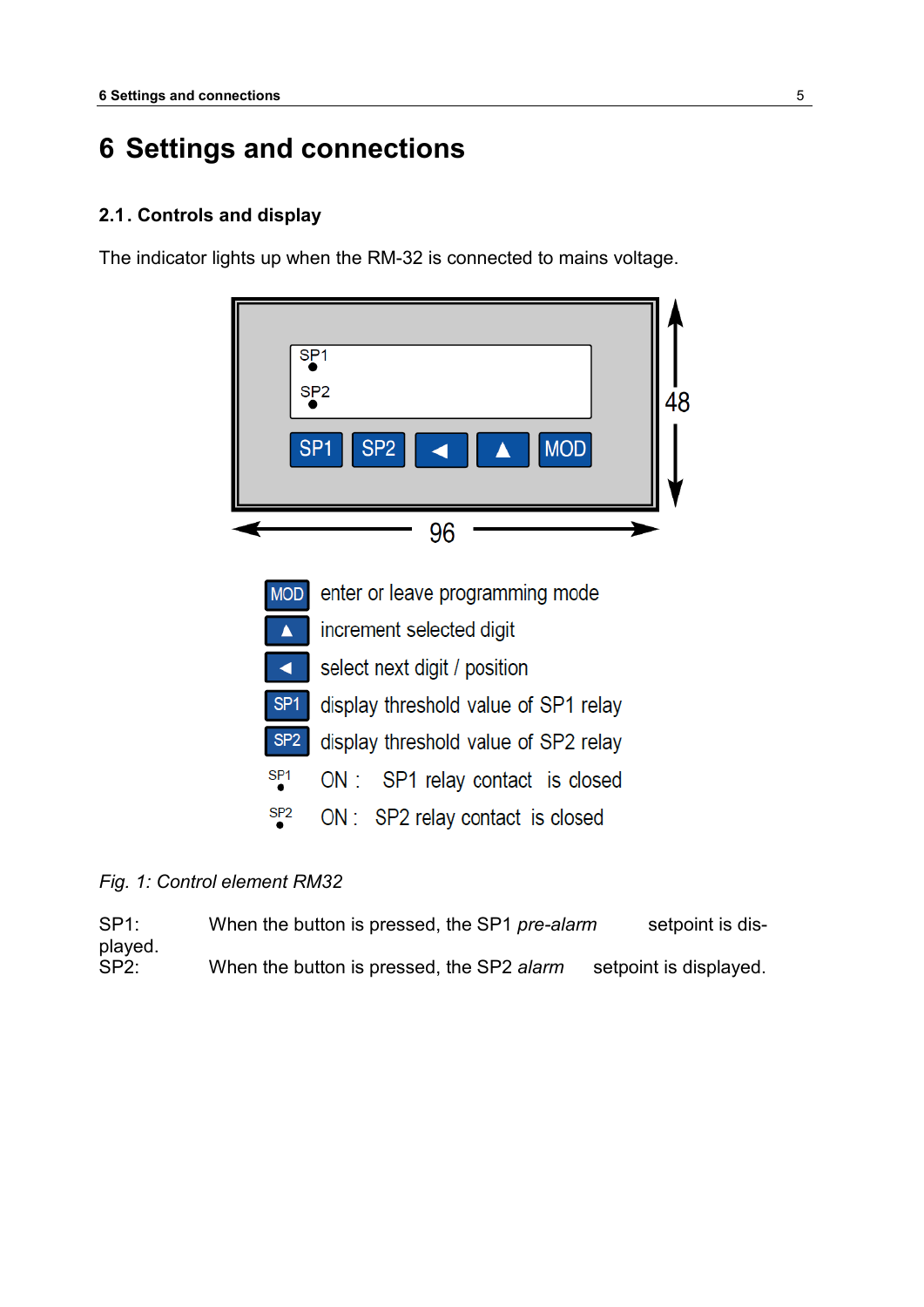#### **2.2 Terminal connection assignment**



*Fig. 2: Terminal assignment of the terminals*

| Relay SP2:  | potential-free switching output, alarm                                                                      |
|-------------|-------------------------------------------------------------------------------------------------------------|
| Relay SP1:  | potential-free switching output, pre-alarm                                                                  |
| $PIN 9-11:$ | RS232 output (optional via external board)<br>Connect the circuit board with the sockets pointing downwards |

| <b>PIN 12:</b> | + 24 V, wire colour white |
|----------------|---------------------------|
| <b>PIN 13:</b> | 0V, wire colour brown     |
| 230V Mains:    | Mains voltage connection  |

Sensors with voltage output 0-10 V must be connected to the RM32 as follows:

| Input $2:$  | Sensor signal High, wire color black                      |
|-------------|-----------------------------------------------------------|
| Input $4:$  | Sensor signal low, wire colour grey (GND for measurement) |
| 24V output: | galvanically isolated supply voltage 24V DC (max. 30 mA)  |

Sensors with current output 4-20mA must be connected to the RM32 as follows:

 Brown / white at terminal number 12 (+ 24V) Blue /black at terminal number 2 (input)

#### **2.3 Locking the keypad**

There is a jumper on the motherboard that can be placed through the hole in the side of the case. When the jumper is open, the keyboard is locked. An input of commands is then no longer possible**.**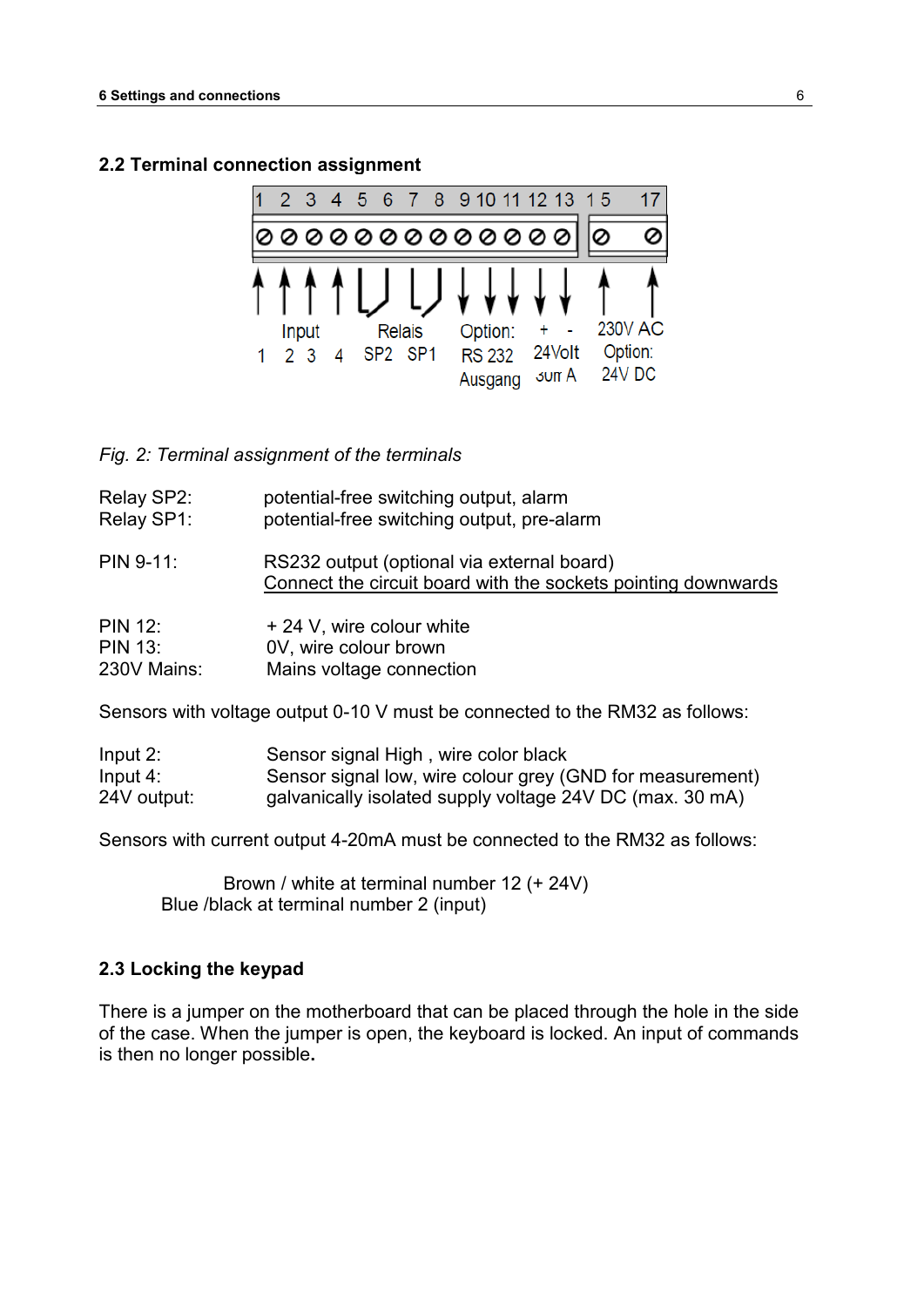### <span id="page-6-0"></span>**7 Programming of the installation instrument**

The programmable panelmeter RM-32 can control numerous parameters of the measuring sequence with its integrated measuring routines. New values are set via the keyboard.

#### **This way, the desired measuring routine can be selected at the RM-32:**

| Press MOD button                  | <b>MOD</b> |
|-----------------------------------|------------|
| Select routine with the arrow key |            |
| Confirm with MOD button           | <b>MOD</b> |

#### **Change values of the respective measuring routine:**

| Set desired value with arrow key         | ∧ |
|------------------------------------------|---|
| Select next position with back arrow key | ⊲ |
| Set desired value with arrow key,        | Λ |
| When the decired volue is entered        |   |

| When the desired value is entered, |            |
|------------------------------------|------------|
| Accept the value with the MOD key  | <b>MOD</b> |

The device now operates in the measuring mode again.



Changes to the setting can greatly falsify the measurement result. Pay attention to the settings on delivery.

#### **1. Error messages**

If the measuring signal exceeds or falls below the permissible value of the input range, the following error message appears on the LED display:

"oooo" = measuring range is exceeded "uuuu" = measuring range is undershot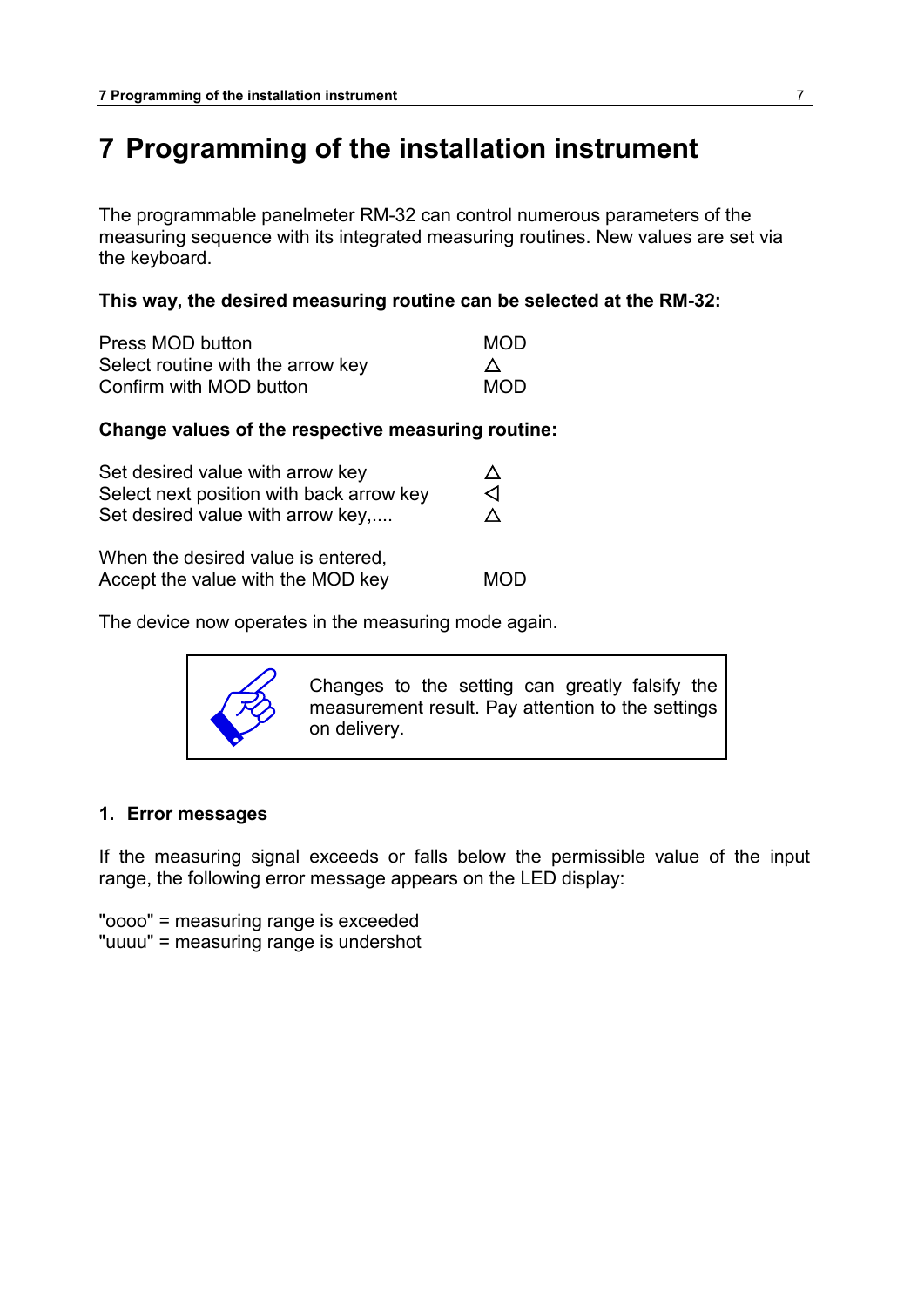### <span id="page-7-0"></span>**8 Integrated program routines**

#### **Routine 1-5: not occupied**

#### **Routine 6: Set decimal point**

The position of the decimal point on the LED display is set with

000: no decimal point (maximum display: 1999)

001: 1.000

002: 19.99

003: 199.9

dialed.



Changes to routine 6 can strongly falsify the measurement result. Only change the settings of the device after consulting the manufacturer.

#### **Routine 7: Set switching point SP1** *pre-alarm*

With this function the threshold SP1 *pre-alarm* can be set in W/m.2 The maximum value is 1000.

#### **Routine 8: Activate setpoint SP1** *pre-alarm*

This function routine can be used to switch the SP1 *pre-alarm* setpoint on and off. In the last digit 000: inactive or 001: active set.

#### **Routine 9: Set switching point SP2** *alarm*

With this function the threshold SP2 *alarm* can be set in W/m.2 The maximum value is 1000.

#### **Routine 10: Activate setpoint SP2** *alarm*

This function routine can be used to switch the SP2 *Alarm* setpoint on and off. In the last digit 000: inactive or 001: active set.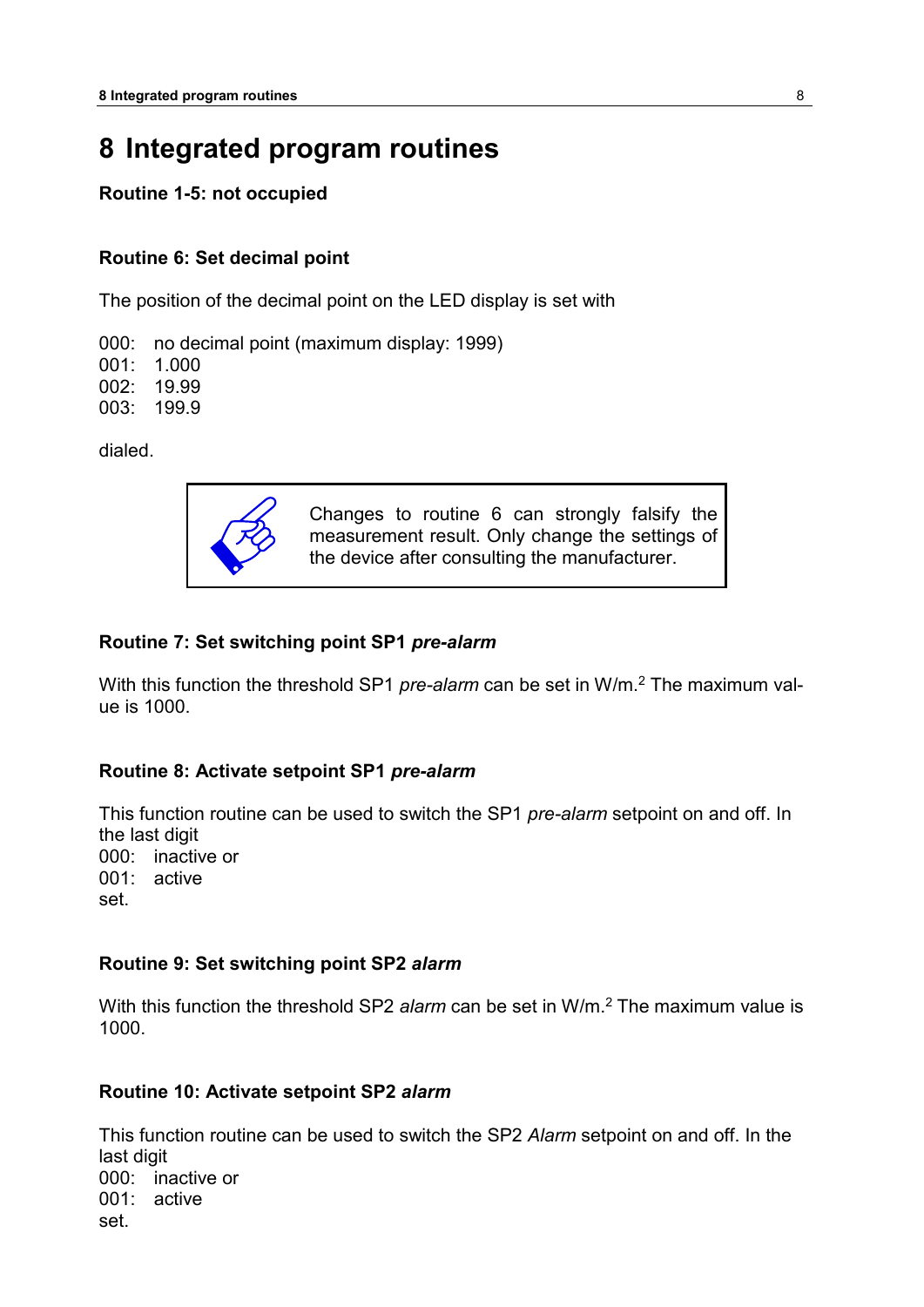#### **Routine 11: Switching point hysteresis SP1** *Pre-alarm*

The hysteresis is set in W/m.<sup>2</sup>

#### **Routine 12: Switching point hysteresis SP2** *Alarm*

The hysteresis is set in W/m.<sup>2</sup>

#### **Routine 15: Set relay function of SP1** *pre-alarm*

#### **Routine 16: Set relay function of SP2** *alarm*

Each relay can act as a normally closed or normally open contact when the respective switching point is reached.

001: Opener 000: N/O contact

NC contact = the relay opens the circuit when the switching point is reached. Normally open = the relay closes the circuit when the switching point is reached.

#### **Routine 17: Timed pickup or dropout delay of SP1** *pre-alarm*

When the threshold value is reached, the relay function is triggered with a time delay. The time delay is proportional to the number of measuring cycles (max. 1999 cycles). The measuring rate is 2.5 measurements per second.

Number of measuring cycles: time delay

#### **Routine 18: Timed on-delay or off-delay of SP2** *alarm*

When the threshold value is reached, the relay function is triggered with a time delay. The time delay is proportional to the number of measuring cycles (max. 1999 cycles). The measuring rate is 2.5 measurements per second. Number of measuring cycles: time delay

#### **Routine 19: Querying the maximum measured value**

The maximum value is continuously determined and stored since the last RESET. The reset is carried out when the min. or max. value is displayed by pressing the SP1 *prealarm* and SP2 *alarm* keys simultaneously for 3 seconds.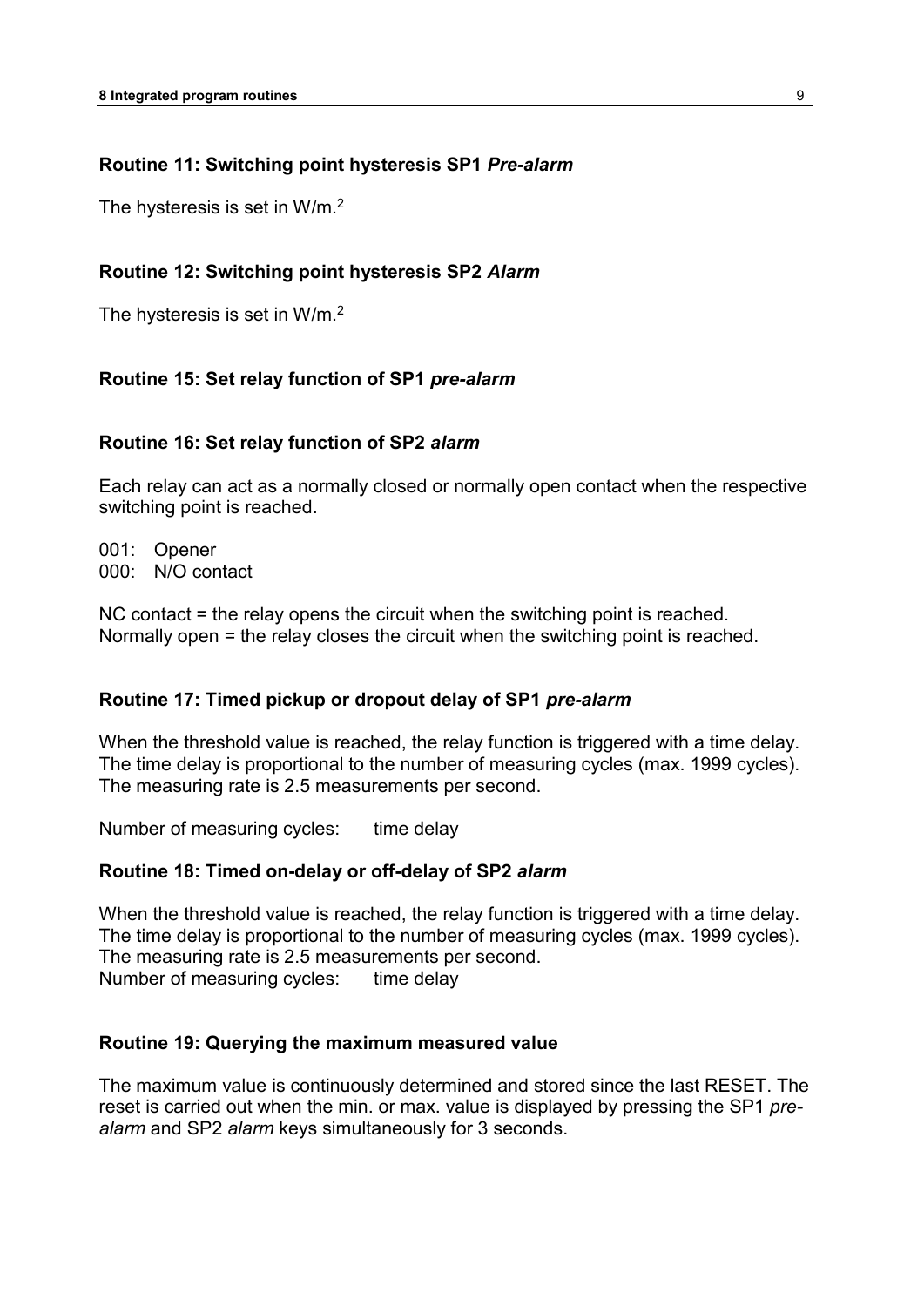#### **Routine 20: Querying the minimum measured value**

The minimum value is continuously determined and stored since the last RESET. The reset is carried out when the min. or max. value is displayed by pressing the SP1 *prealarm* and SP2 *alarm* keys simultaneously for 3 seconds.

#### **Routine 21: Last digit round up/down**

The value for the last decimal place can be rounded. The following settings are possible:

| 000: | last digit is set to 0           |
|------|----------------------------------|
| 001: | last digit is displayed          |
| 002: | last digit is set to $0/2/4/6/8$ |
| 005: | last digit is set to $0/5$       |

#### **Routine 22: Number of measurements for averaging**

The display shows the average value.

| Setting |                            |
|---------|----------------------------|
| 000:    | no averaging               |
| 002:    | 2 measurements for average |
| 003:    | 3 measurements for average |
|         |                            |

1999: 1999 measurements for average

#### **Routine 23: not occupied**

Default setting: "000" must be maintained.

#### **Routine 24 and 25: not occupied**

#### **Routine 26: Divider factor of the measured value by 10**

**Setting** 000: no divisor factor 001: Value is divided by 10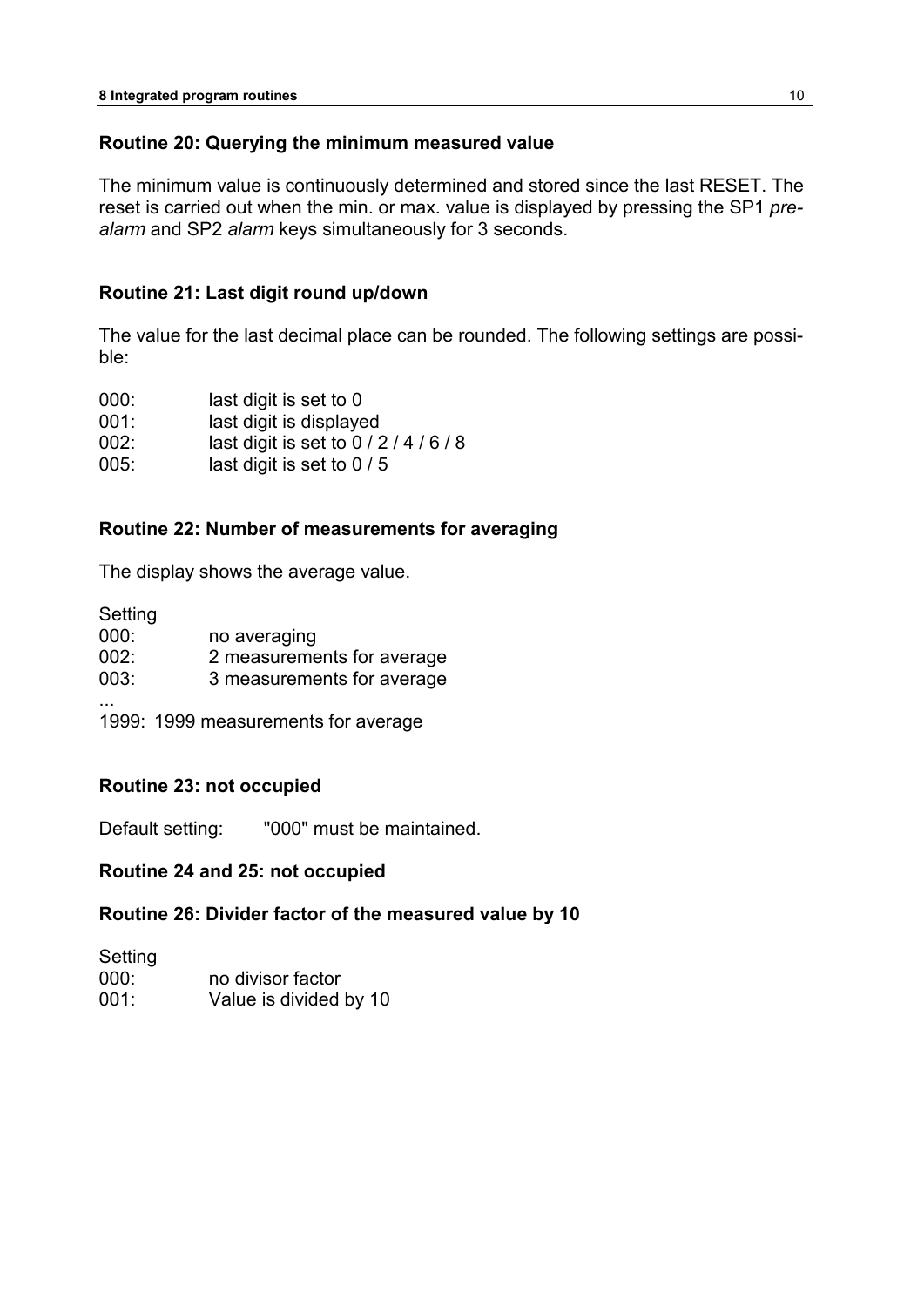### <span id="page-10-0"></span>**9 Communication RS232, RS485 or USB**

**Data transmission of the measured values of the SPE670 via serial interface.**

Routine 25: Activate/deactivate the serial interface Routine 27: Setting the baud rate of the serial interface Routine 34: Transmission cycles for the serial interface

Jumper JP4 can be used to bypass the enable/disable by routine 25, the interface is then always active. The cycle setting of routine 34 remains valid. Thus, the interface can still be deactivated by a transmission cycle of 0.

The individual characters are transmitted in ASCII code. The sign of the measured value is sent as a minus for negative values, otherwise as a space. The transmission starts with the first character of the day and ends with LF (line feed - 10d, 0Ah) and CR (carriage return - 13d, 0Dh) to start a new line at a connected printer or screen.

Day.Month.Year Std:Min -measured value with decimal point

Dimension Designation Special purpose DD.MM.YY SS:NN -XXX,XDBS

 $TT = Day 00 - 31$ MM= month 00 - 12 JJ = Year 2000 - 2099  $SS =$ Hour  $0 - 23$  $NN =$  Minute 0 - 59

- = sign minus or space  $XXX, X =$  measured value 0000 - 1999 with decimal point at correct position

 $D =$  dimension of the measured value m-milli, k-kilo, B = Designation of the measured value V-Volt, A-ampere, ... S = User defined special character  $=$  point (ASCII - 2Eh, 46d) : = colon (ASCII - 3Ah, 58d) = Space (ASCII - 20h, 32d) , = comma (ASCII - 2Ch, 44d)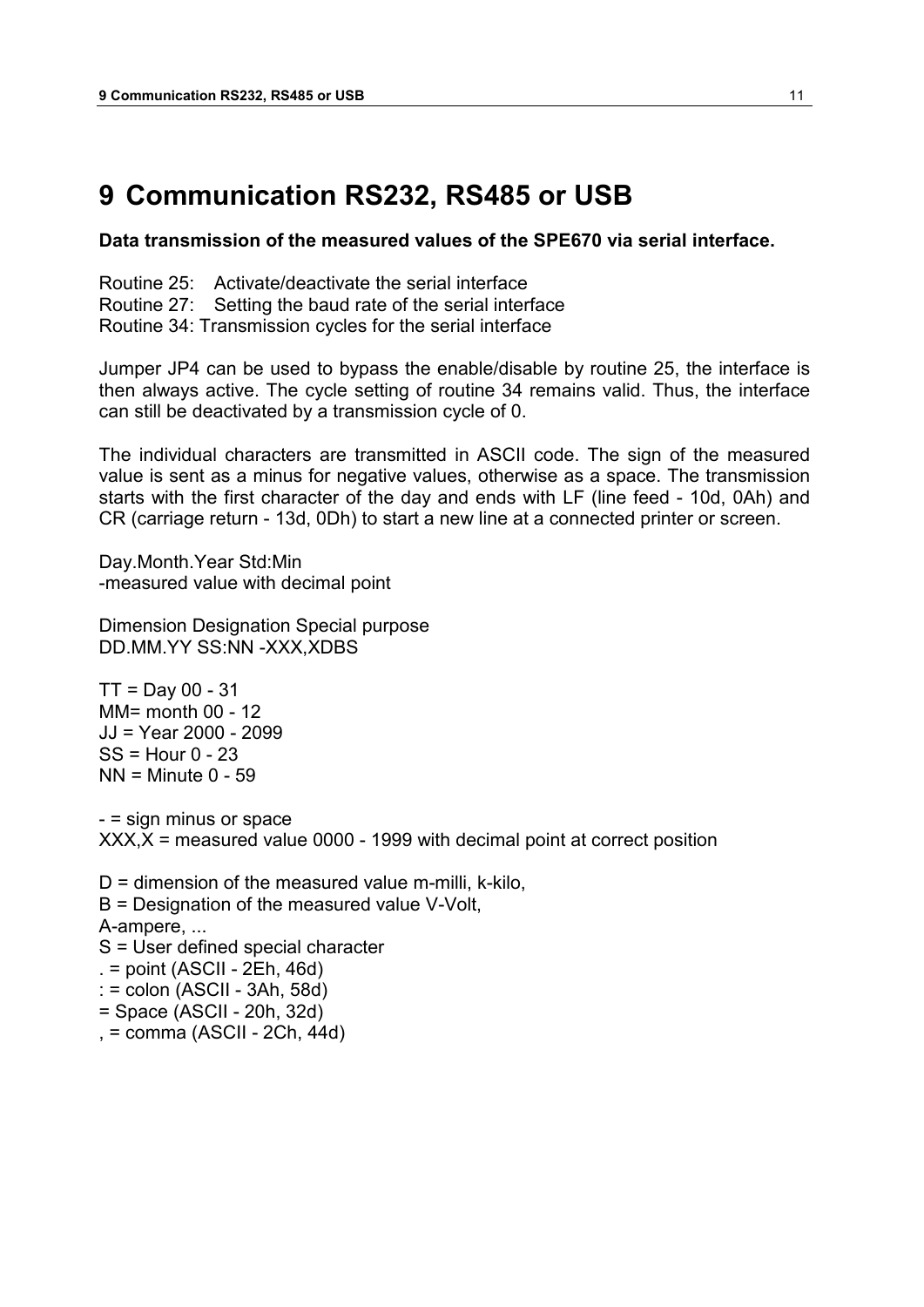| Examples:<br>Telegram = 21.05.2001 13:15 1.234Bar |                      |  |  |  |  |
|---------------------------------------------------|----------------------|--|--|--|--|
| Characters                                        | <b>ASCII decimal</b> |  |  |  |  |
| $\overline{\mathbf{c}}$                           | 50                   |  |  |  |  |
| $\overline{1}$                                    | 49                   |  |  |  |  |
|                                                   | 46                   |  |  |  |  |
| $\mathbf 0$                                       | 48                   |  |  |  |  |
| 5                                                 | 53                   |  |  |  |  |
|                                                   | 46                   |  |  |  |  |
| $\frac{1}{2}$                                     | 50                   |  |  |  |  |
|                                                   | 48                   |  |  |  |  |
| $\begin{matrix}0\\0\end{matrix}$                  | 48                   |  |  |  |  |
| $\overline{1}$                                    | 49                   |  |  |  |  |
|                                                   | 32                   |  |  |  |  |
| SP<br>1                                           | 49                   |  |  |  |  |
| 3                                                 | 51                   |  |  |  |  |
|                                                   | 58                   |  |  |  |  |
| $\frac{1}{1}$                                     | 59                   |  |  |  |  |
| 5                                                 | 53                   |  |  |  |  |
| SP                                                | 32                   |  |  |  |  |
| <b>SP</b>                                         | 32                   |  |  |  |  |
| $\mathbf 1$                                       | 49                   |  |  |  |  |
|                                                   | 44                   |  |  |  |  |
| $\begin{array}{c} 2 \\ 2 \\ 3 \\ 4 \end{array}$   | 50                   |  |  |  |  |
|                                                   | 51                   |  |  |  |  |
|                                                   | 52                   |  |  |  |  |
| B                                                 | 66                   |  |  |  |  |
| a                                                 | 97                   |  |  |  |  |
| r                                                 | 114                  |  |  |  |  |
| LF                                                | 10                   |  |  |  |  |
| <b>CR</b>                                         | 13                   |  |  |  |  |

### **Example log with software hterm (not included):**

| <b>Received Data</b> |  |  |                                                                      |  |  |  |  |
|----------------------|--|--|----------------------------------------------------------------------|--|--|--|--|
|                      |  |  | 1 5 10 15 20 25 30 35 40 45                                          |  |  |  |  |
|                      |  |  | $\parallel$ 06.05.2000 23:05 0000V $\sqrt{n+0.05}$ .2000 23:05 0002V |  |  |  |  |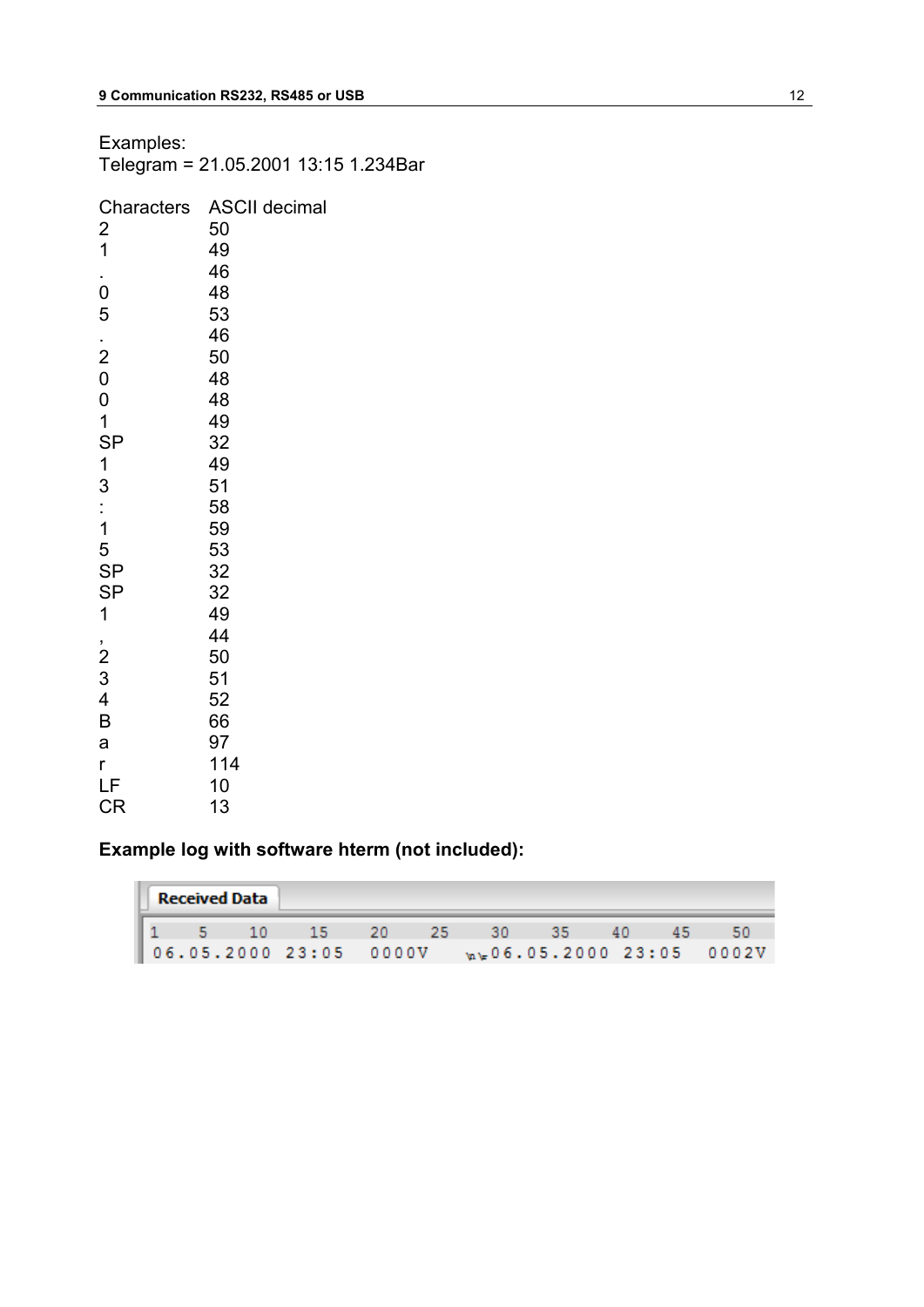### <span id="page-12-0"></span>**10 Programming RS232, RS485 or USB**

The RM-32 contains a Real Time Clock for value output via the serial interface. The following routines are only used with the option RS 232 output. With the help of the routines, different parameters can be controlled.

#### **Routine 5: Setting (analog output) DAC 670 - 204 or RS232/RTC (670 - 232) built-in**

 $0 = DAC (670-204)$  or no extension *1 = RS232/RTC (670-232) board (default)*

#### **Routine 25: Enable and time setting of the RS232**

 $000 =$ Locked,  $001$  = Cycle time in min, *002 = Cycle time in sec. (preset)*

#### **Routine 27:Setting the baud rate of the serial interface**

- $0 = 150$ .
- $1 = 300$ .
- $2 = 600,$
- $3 = 1200$ .
- $4 = 2400$
- *5 = 4800, (Preset)*
- 6 = 9600 baud

#### **Routine 28: Real-Time Clock Minutes**

This value is the minutes of the current time. Setting range: 0-59 minutes

#### **Routine 29: Real-Time Clock Hours**

This value is the hours of the current time. Setting range: 0-23 o'clock

#### **Routine 30: Real-Time Clock Date Tag**

This value is the day of the current date. Setting range: 1-31

#### **Routine 31: Real-Time Clock Weekday**

This value is the day of the week of the current date.

 $0 =$  Sundav

 $1 =$  Monday

.. 6 = Saturday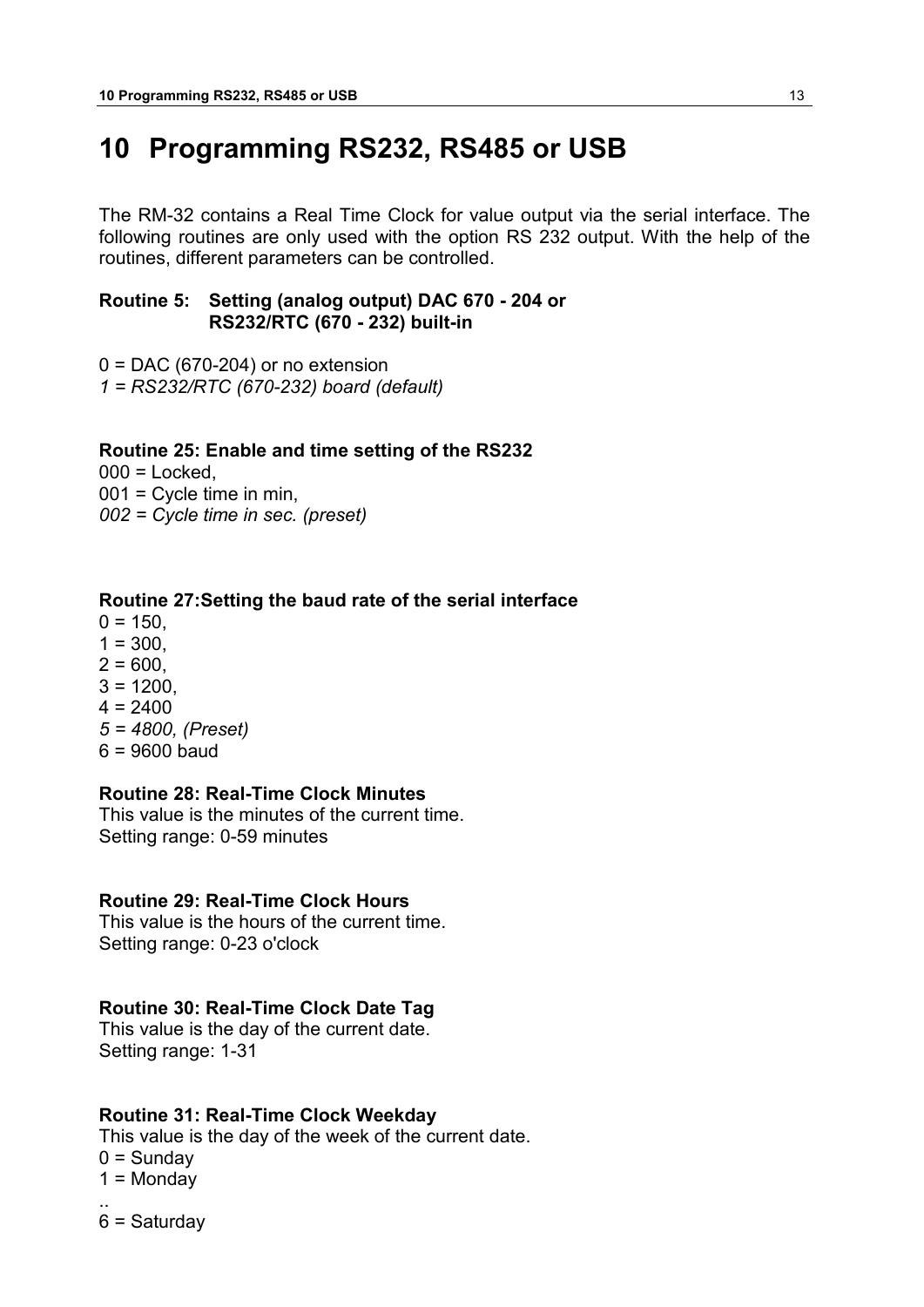#### **Routine 32: Real-Time Clock Date-Month**

This value is the month of the current date. Setting range: 1-12  $Ex.1 = January, ... 12 = December$ 

#### **Routine 33: Real-Time Clock Date-Year**

This value is the low-order part of the year of the current date. The high-order part is always kept at 20. Setting range: 0-99  $0 = 2000, \ldots, 99 = 2099$ 

#### **Routine 34 Transmission cycles for the serial interface**

At intervals of the set transmission cycles, the measured value is sent with date and time via the serial interface. The set number is evaluated in minutes and is the time interval between two transmission processes. Please note that the serial interface is generally enabled for transmission with routine 25. must be. Setting range: 0-255

0 = Timer stop (no transmission)  $1 = 1$  minute  $2 = 2$  minutes ... 255 = 255 minutes (4h 15min)

The number of transmission cycles also affects the transmission of the measured values when jumper JP4 is closed. If set to 0, no transmission takes place.

#### **Routine 35: Dimension of the measured value**

The dimension is the physical size of the displayed measured value (e.g. m=milli, μ=micro, p=Piko.... °=degree) The dimension does not appear in the display of the SPE670 but only in its printout. The dimension is entered as ASCII code decimal. For special characters (codes 128-256) the international code table from IBM (code page 437) is used.

Examples:  $\degree$  = 248, m = 109, n = 110, p = 112  $k = 107$ , M = 77, G = 71

#### **Routine 36: Naming the measured value**

The designation is the physical type of the displayed measured value (e.g. V=Volt, A=Ampere, ....C=Celsius) The designation does not appear in the display of the SPE670 but only in its printout. The designation is entered as ASCII code decimal. For special characters (codes 128-256) the international code table from IBM (code page 437) is used. Examples:

 $A = 65$ , C = 67, V = 86,  $\hat{U} = 234$  (Ohm)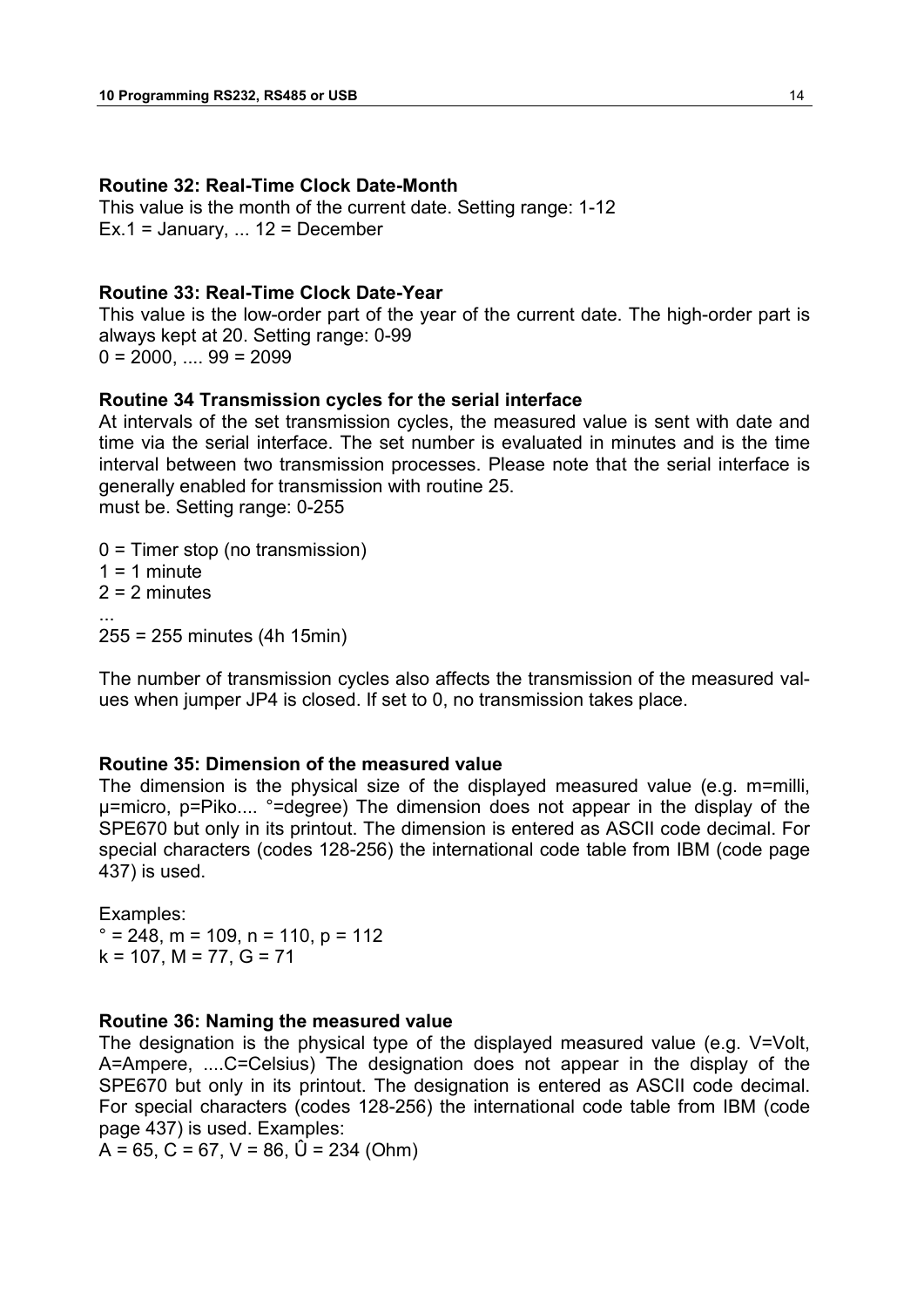#### **Routine 37: User-defined character of the measured value**

The user-defined character extends the display to three characters, which allows information such as "Bar". The character does not appear in the display of the SPE670 but only in its printout. The character is entered as ASCII code decimal. For special characters (codes 128-256) the international code table from IBM (code page 437) is used.

Examples: B - 66 in routine 35 a - 97 in routine 36 r - 114 in routine 37 m - 109 in routine 35 A - 65 in routine 36 - 32 in routine 37 Code table for routines 35, 36 and 37 See ASCII/special character table

#### **Jumper and start display**

Jumper JP4: If jumper JP4 is plugged in, measured values are transmitted via the serial interface in the set transmission cycle. Even if the interface is deactivated by routine 25. Routine 34 can be used to set the transmission cycles or to suppress transmission.

### <span id="page-14-0"></span>**11 Sub-D RS232 adapter**

The adapter is used to connect the device to a computer. The following pictures show how to connect the board to the device.